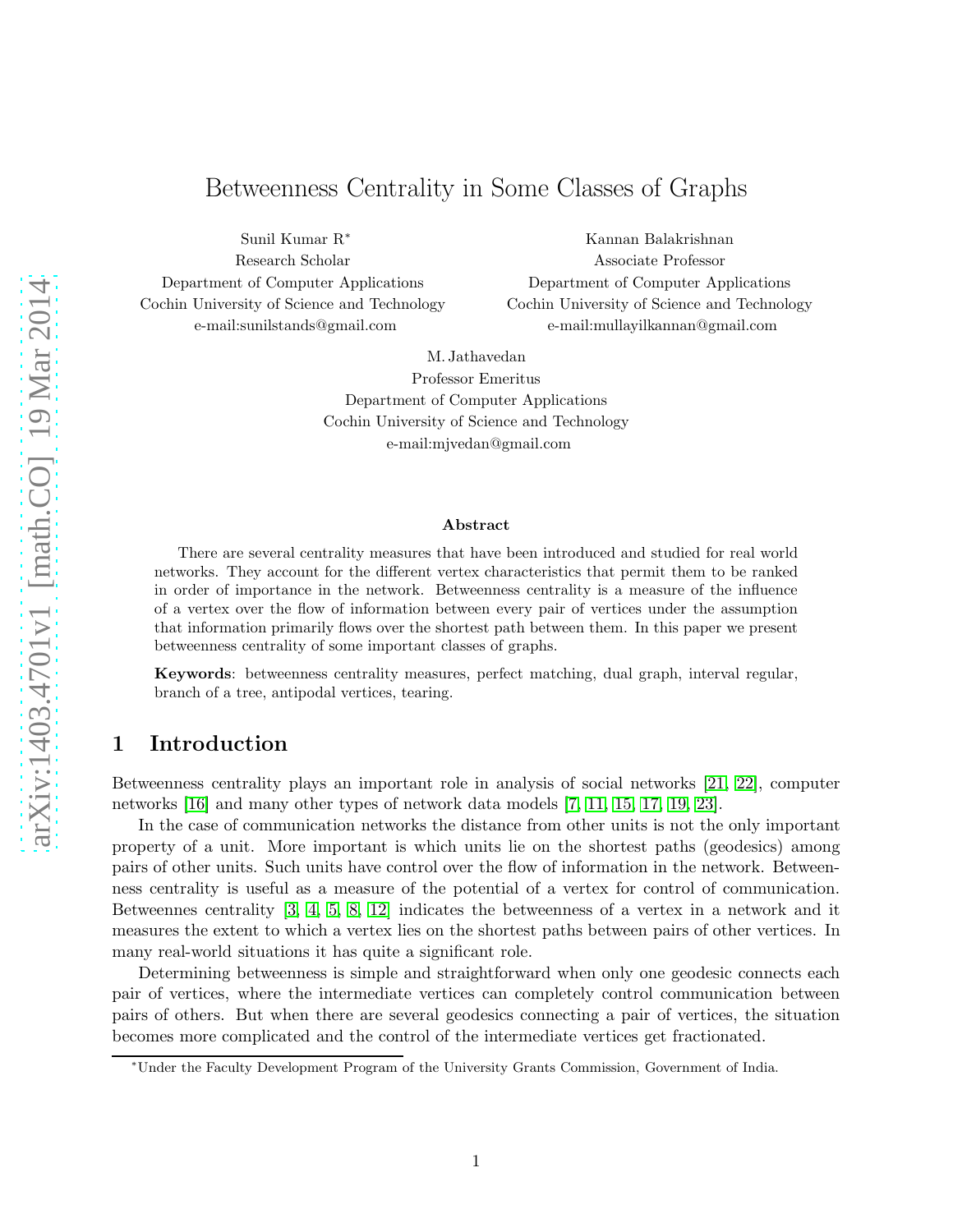# 2 Background

The concept of betweenness centrality was first introduced by Bavelas in 1948 [\[1\]](#page-16-7). The importance of the concept of vertex centrality is in the potential of a vertex for control of information flow in the network. Positions are viewed as structurally central to the degree that they stand between others and can therefore facilitate, impede or bias the transmission of messages. Linton C. Freeman in his papers [\[10,](#page-16-8) [11\]](#page-16-1) classified betweenness centrality into three. The three measures includes two indexes of vertex centrality - one based on counts and one on proportions - and one index of overall network or graph centralization.

#### 2.1 Betweenness Centrality of a Vertex

Betweenness centrality  $C_B(v)$  for a vertex v is defined as

$$
C_B(v) = \sum_{s \neq v \neq t} \frac{\sigma_{st}(v)}{\sigma_{st}}
$$

where  $\sigma_{st}$  is the number of shortest paths with vertices s and t as their end vertices, while  $\sigma_{st}(v)$ is the number of those shortest paths that include vertex  $v \sim 10$ . High centrality scores indicate that a vertex lies on a considerable fraction of shortest paths connecting pairs of vertices.

- Every pair of vertices in a connected graph provides a value lying in  $[0,1]$  to the betweenness centrality of all other vertices.
- If there is only one geodesic joining a particular pair of vertices, then that pair provides a betweenness centrality 1 to each of its intermediate vertices and zero to all other vertices. For example in a path graph, a pair of vertices provides a betweenness centrality 1 to each of its interior vertices and zero to the exterior vertices. A pair of adjacent vertices always provides zero to all others.
- $\bullet$  If there are k geodesics of length 2 joining a pair of vertices, then that pair of vertices provides a betweenness centrality  $\frac{1}{k}$  to each of the intermediate vertices.

Freeman [\[10\]](#page-16-8) proved that the maximum value taken by  $C_B(v)$  is achieved only by the central vertex in a star as the central vertex lies on the geodesic (which is unique) joining every pair of other vertices. In a star  $S_n$  with n vertices, the betweenness centrality of the central vertex is therefore the number of such geodesics which is  $\binom{n-1}{2}$  $\binom{-1}{2}$ . The betweenness centrality of each pendant vertex is zero since no pendant vertex lies in between any geodesic. Again it can be seen that the betweenness centrality of any vertex in a complete graph  $K_n$  is zero since no vertex lies in between any geodesic as every geodesic is of length 1.

#### 2.2 Relative Betweenness Centrality

The betweenness centrality increases with the number of vertices in the network, so a normalized version is often considered with the centrality values scaled to between 0 and 1. Betweenness centrality can be normalized by dividing  $C_B(v)$  by its maximum value. Among all graphs of n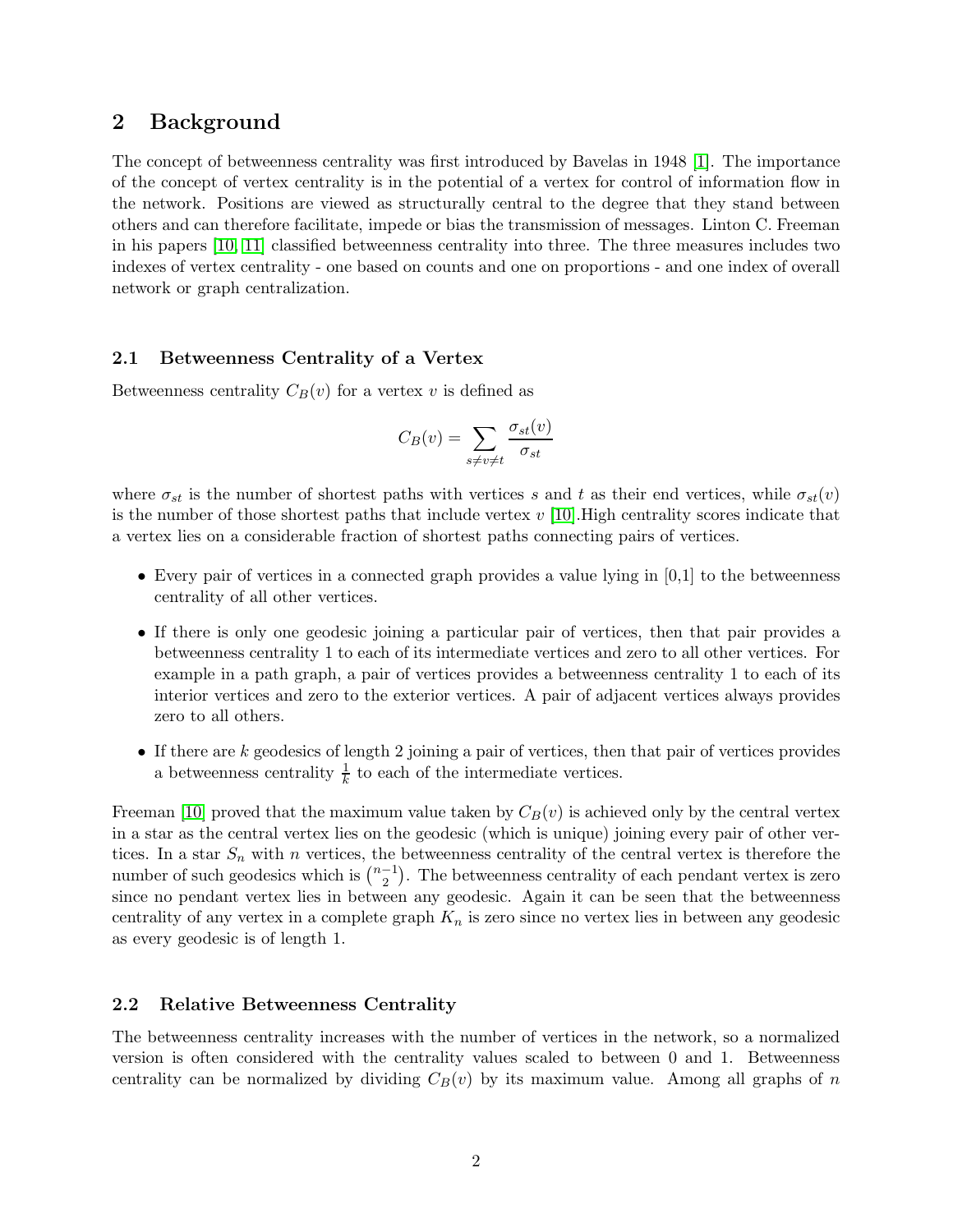vertices the central vertex of a star graph  $S_n$  has the maximum value which is  $\binom{n-1}{2}$  $\binom{-1}{2}$ . The relative betweenness centrality is therefore defined as

$$
C_B'(v) = \frac{C_B(v)}{Max\,C_B(v)} = \frac{2C_B(v)}{(n-1)(n-2)} \qquad 0 \le C_B'(v) \le 1
$$

### 2.3 Betweenness Centrality of a Graph

The betweenness centrality of a graph measures the tendency of a single vertex to be more central than all other vertices in the graph. It is based on differences between the centrality of the most central vertex and that of all others. Freeman [\[10\]](#page-16-8) defined the betweenness centrality of a graph as the average difference between the measures of centrality of the most central vertex and that of all other vertices.

The betweenness centrality of a graph G is defined as

$$
C_B(G) = \frac{\sum_{i=1}^{n} [C_B(v^*) - C_B(v_i)]}{Max \sum_{i=1}^{n} [C_B(v^*) - C_B(v_i)])}
$$

where  $C_B(v^*)$  is the largest value of  $C_B(v_i)$  for any vertex  $v_i$  in the given graph G and Max  $\sum_{i=1}^{n} [C_B(v^*) - C_B(v_i)]$  is the maximum possible sum of differences in centrality for any graph of n vertices which occur in star with the value  $n-1$  times  $C_B(v)$  of the central vertex. That is,  $(n-1)\binom{n-1}{2}$  $\binom{-1}{2}$ .

Therefore the betweenness centrality of G is defined as

$$
C_B(G) = \frac{2\sum_{i=1}^{n} [C_B(v^*) - C_B(v_i)]}{(n-1)^2(n-2)} \quad or \quad C_B(G) = \frac{\sum_{i=1}^{n} [C_B'(v^*) - C_B'(v_i)]}{(n-1)}
$$

The index,  $C_B(G)$ , determines the degree to which  $C_B(v^*)$  exceeds the centrality of all other vertices in G. Since  $C_B(G)$  is the ratio of an observed sum of differences to its maximum value, it will vary between 0 and 1.  $C_B(G) = 0$  if and only if all  $C_B(v_i)$  are equal, and  $C_B(G) = 1$  if and only if one vertex v∗, completely dominates the network with respect to centrality. Freeman showed that all of these measures agree in assigning the highest centrality index to the star graph and the lowest to the complete graph.

| for central vertex<br>for other vertices | [1 for central vertex]<br>for other vertices |  |
|------------------------------------------|----------------------------------------------|--|
|                                          |                                              |  |

Table 1: Graphs showing extreme betweenness

In this paper we present the betweenness centrality measures in some important classes of graphs.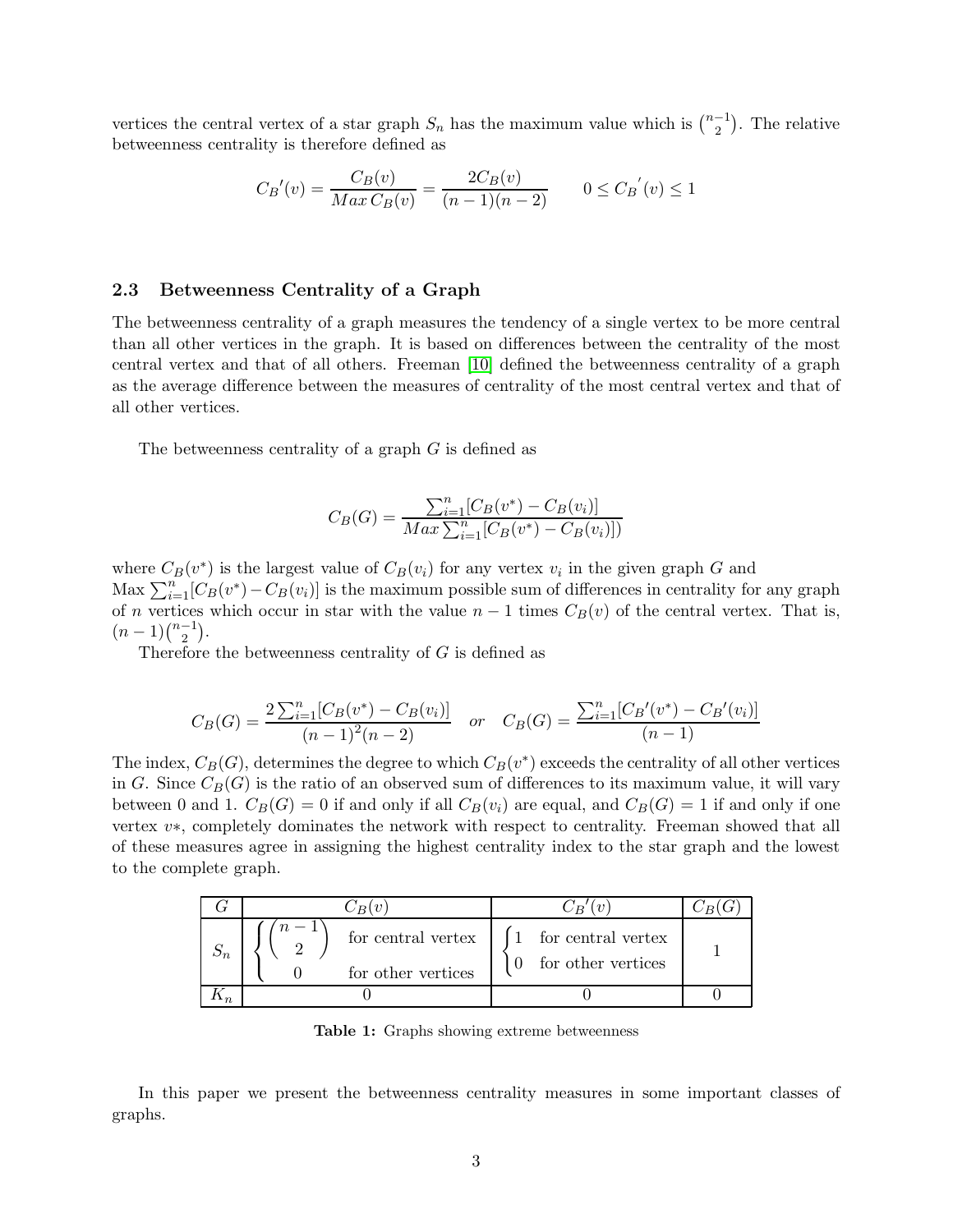# 3 Betweenness centrality of some classes of graphs

## 3.1 Betweenness centrality of vertices in wheels

**Theorem 3.1.** The betweenness centrality of a vertex v in a wheel graph  $W_n$ ,  $n > 5$  is given by

$$
C_B(v) = \begin{cases} \frac{(n-1)(n-5)}{2} & \text{if } v \text{ is the central vertex} \\ \frac{1}{2} & \text{otherwise} \end{cases}
$$

*Proof.* In the wheel graph  $W_n$  the central vertex is adjacent to each vertex of the cycle  $C_{n-1}$ . When  $n > 5$  consider the central vertex. On  $C_{n-1}$  each pair of adjacent vertices contributes 0, each pair of alternate vertices contributes  $\frac{1}{2}$  and all other pairs contribute centrality 1 to the central vertex. Since there are  $n-1$  vertices on  $C_{n-1}$ , there exists  $n-1$  adjacent pairs,  $n-1$  alternate pairs and  $\binom{n-1}{2}$  $\binom{-1}{2} - 2(n-1) = \frac{(n-1)(n-6)}{2}$  other pairs. Therefore the central vertex has betweenness centrality  $\frac{1}{2}(n-1)+1\frac{(n-1)(n-6)}{2}=\frac{(n-1)(n-5)}{2}$ 1  $\frac{2(n-5)}{2}$ . Now for any vertex on  $C_{n-1}$ , there are two geodesics joining its adjacent vertices on  $C_{n-1}$ , one of which passing through it. Therefore its betweenness centrality is  $\frac{1}{2}$ .  $\Box$ 

*Note*

It can be seen easily that  $C_B(v) = 0$  for every vertex v in  $W_4$  and

$$
C_B(v) = \begin{cases} \frac{2}{3} & \text{if } v \text{ is the central vertex} \\ \frac{1}{3} & \text{otherwise} \end{cases}
$$

in  $W_5$ .

The relative centrality and graph centrality are as follows

$$
C_B'(v) = \frac{2C_B(v)}{(n-1)(n-2)} = \begin{cases} \frac{(n-5)}{n-2} & \text{if } v \text{ is the central vertex} \\ \frac{1}{(n-1)(n-2)} & \text{otherwise} \end{cases}
$$

$$
C_B(W_n) = \frac{\sum_{i=1}^n [C_B'(v^*) - C_B'(v_i)]}{(n-1)} = \frac{n^2 - 6n + 4}{(n-1)(n-2)}
$$

## 3.2 Betweenness centrality of vertices in the graph  $K_n - e$

**Theorem 3.2.** Let  $K_n$  be a complete graph on n vertices and  $e = (v_i, v_j)$  be an edge of it. Then *the betweenness centrality of vertices in*  $K_n - e$  *is given by* 

$$
C_B(v) = \begin{cases} \frac{1}{n-2} & \text{if } v \neq v_i, v_j \\ 0 & \text{otherwise} \end{cases}
$$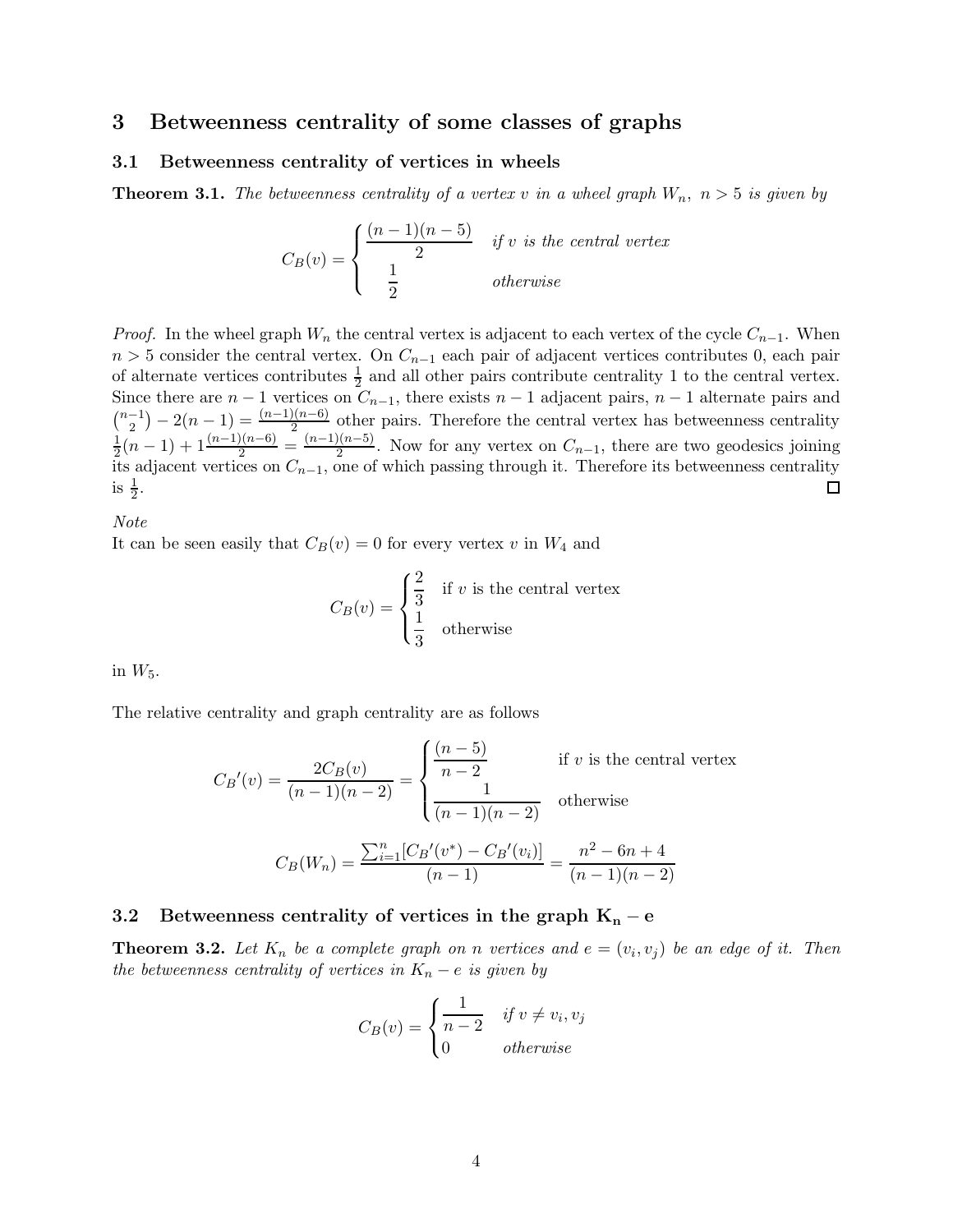*Proof.* Suppose the edge  $(v_i, v_j)$  is removed from  $K_n$ . Now  $v_i$  and  $v_j$  can be joined by means of any of the remaining  $n-2$  vertices. Thus there are  $n-2$  geodesics joining  $v_i$  and  $v_j$  each containing exactly one vertex as intermediary. This provides a betweenness centrality  $\frac{1}{n-2}$  to each of the  $n-2$  vertices. Again  $v_i$  and  $v_j$  do not lie in between any geodesics and therefore their betweenness centralities zero.  $\Box$ 

The relative centrality and graph centrality are as follows

$$
C_B'(v) = \frac{2C_B(v)}{(n-1)(n-2)} = \begin{cases} \frac{2}{(n-1)(n-2)^2} & v \neq v_i, v_j \\ 0 & \text{otherwise} \end{cases}
$$

$$
C_B(G) = \frac{\sum_{i=1}^{n} [C_B'(v^*) - C_B'(v_i)]}{(n-1)} = \frac{4}{(n-1)^2(n-2)^2}
$$

## 3.3 Betweenness centrality of vertices in complete bipartite graphs

**Theorem 3.3.** The betweenness centrality of a vertex in a complete bipartite graph  $K_{m,n}$  is given *by*

$$
C_B(v) = \begin{cases} \frac{1}{m} \binom{n}{2} & \text{if } deg(v) = n \\ \frac{1}{n} \binom{m}{2} & \text{if } deg(v) = m \end{cases}
$$

*Proof.* Consider a complete bipartite graph  $K_{m,n}$  with a bipartition  $\{U, W\}$  where  $U = \{u_1, u_2, ..., u_m\}$ and  $W = \{w_1, w_2, \ldots, w_n\}$ . The distance between any two vertices in U (or in W) is 2. Consider a vertex  $u \in U$ . Now any pair of vertices in W contributes a betweenness centrality  $\frac{1}{m}$  to u. Since there are  $\binom{n}{2}$  $\binom{n}{2}$  pairs of vertices in W.  $C_B(u) = \frac{1}{m} \binom{n}{2}$  $n_2$ ). In a similar way it can be shown that for any vertex w in  $W, C_B(w) = \frac{1}{n} {m \choose 2}.$ 

The relative centrality and graph centrality are as follows

$$
C_B'(v) = \frac{2C_B(v)}{(m+n-1)(m+n-2)} = \begin{cases} \frac{2}{(m+n-1)(m+n-2)} \times \frac{1}{m} \binom{n}{2} & \text{if } \deg(v) = n\\ \frac{2}{(m+n-1)(m+n-2)} \times \frac{1}{n} \binom{m}{2} & \text{if } \deg(v) = m \end{cases}
$$
\n
$$
C_B(K_{m,n}) = \frac{\sum_{i=1}^n [C_B'(v^*) - C_B'(v_i)]}{(m+n-1)} = \begin{cases} \frac{m^3 - n^3 - (m^2 - n^2)}{n(m+n-1)^2(m+n-2)} & \text{if } m > n\\ \frac{n^2(n-1) - m^2(m-1)}{m(m+n-1)^2(m+n-2)} & \text{if } n > m \end{cases}
$$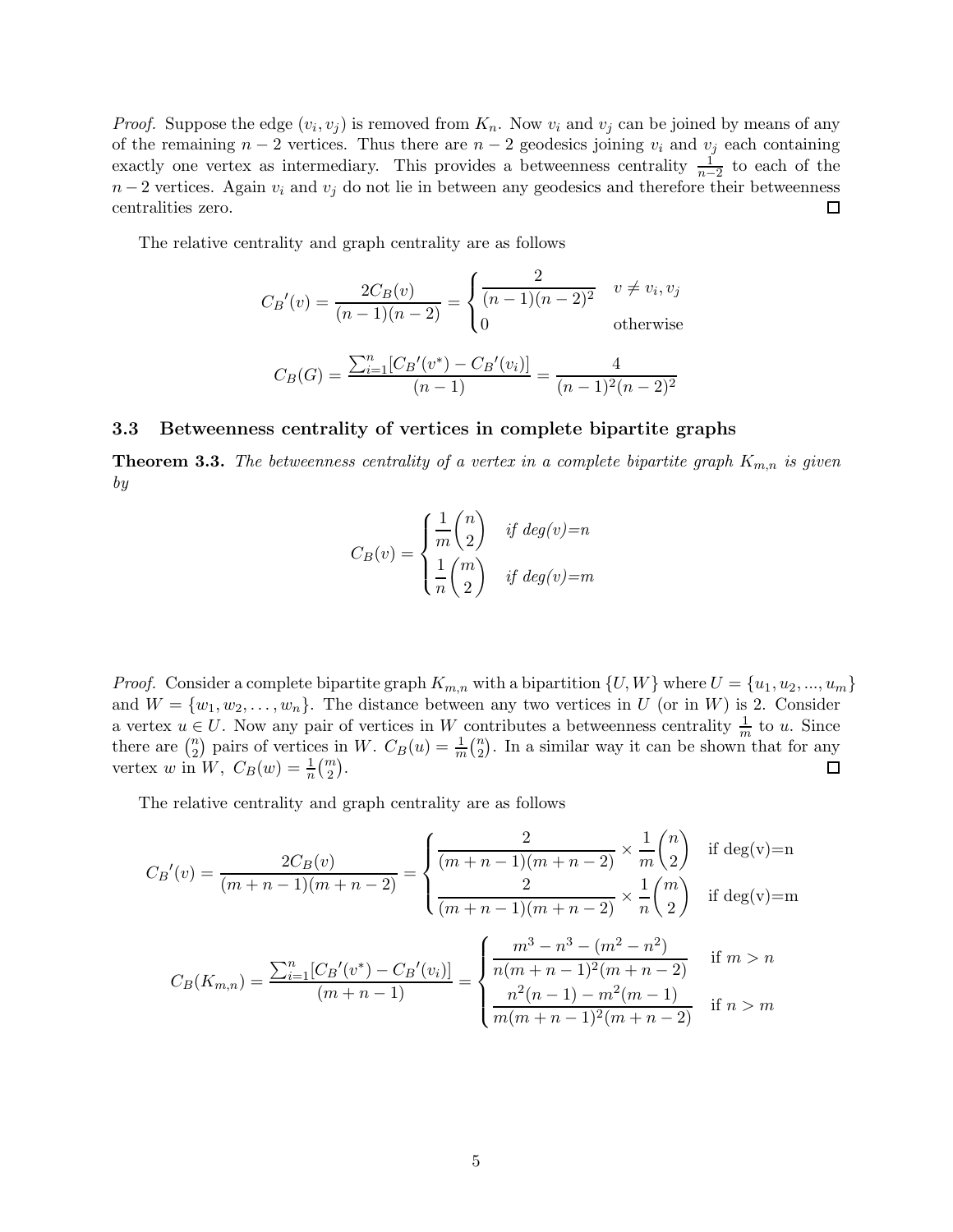### 3.4 Betweenness centrality of vertices in cocktail party graphs



Figure 3.1: Cocktail party graph CP(3)

The cocktail party graph  $CP(n)$  [\[6\]](#page-16-9) is a unique regular graph of degree  $2n-2$  on  $2n$  vertices. It is obtained from  $K_{2n}$  by deleting a perfect matching. The cocktail party graph of order n, is a complete n-partite graph with 2 vertices in each partition set. It is the graph complement of the ladder rung graph  $L_n'$  which is the graph union of n copies of the path graph  $P_2$  and the dual graph of the hypercube  $Q_n$  [\[2\]](#page-16-10).

Theorem 3.4. *The betweenness centrality of each vertex of a cocktail party graph of order* 2n *is* 1  $\frac{1}{2}$ .

*Proof.* Let the cocktail party graph  $CP(n)$  be obtained from the complete graph  $K_{2n}$  with vertices  $\{v_1, \ldots, v_n, v_{n+1}, \ldots, v_{2n}\}\$  by deleting a perfect matching  $\{(v_1, v_{n+1}), (v_2, v_{n+2}), \ldots, (v_n, v_{2n}\}\)$ . Now for each pair  $(v_i, v_{n+i})$  there is a geodesic path of length 2 passing through each of the other  $2n-2$ vertices. Thus for any particular vertex, there are  $n-1$  pairs of vertices of the above matching not containing that vertex giving a betweenness centrality  $\frac{1}{2n-2}$  to that vertex. Therefore the betweenness centrality of any vertex is given by  $\frac{n-1}{2n-2} = \frac{1}{2}$ .  $\Box$ 

The relative centrality and graph centrality are as follows

,

$$
C_B'(v) = \frac{2C_B(v)}{(2n-1)(2n-2)} = \frac{1}{(2n-1)(2n-2)}
$$

$$
C_B(G)=0
$$

#### 3.5 Betweenness centrality of vertices in crown graphs

The crown graph [\[2\]](#page-16-10) is the unique  $n-1$  regular graph with 2n vertices obtained from a complete bipartite graph  $K_{n,n}$  by deleting a perfect matching. A crown graph on 2n vertices can be viewed as an undirected graph with two sets of vertices  $u_i$  and  $v_i$  and with an edge from  $u_i$  to  $v_j$  whenever  $i \neq j$ . It is the graph complement of the ladder graph  $L_{2n}$ . The crown graph is a distance-transitive graph.

**Theorem 3.5.** The betweenness centrality of each vertex of a crown graph of order  $2n$  is  $\frac{n+1}{2}$ .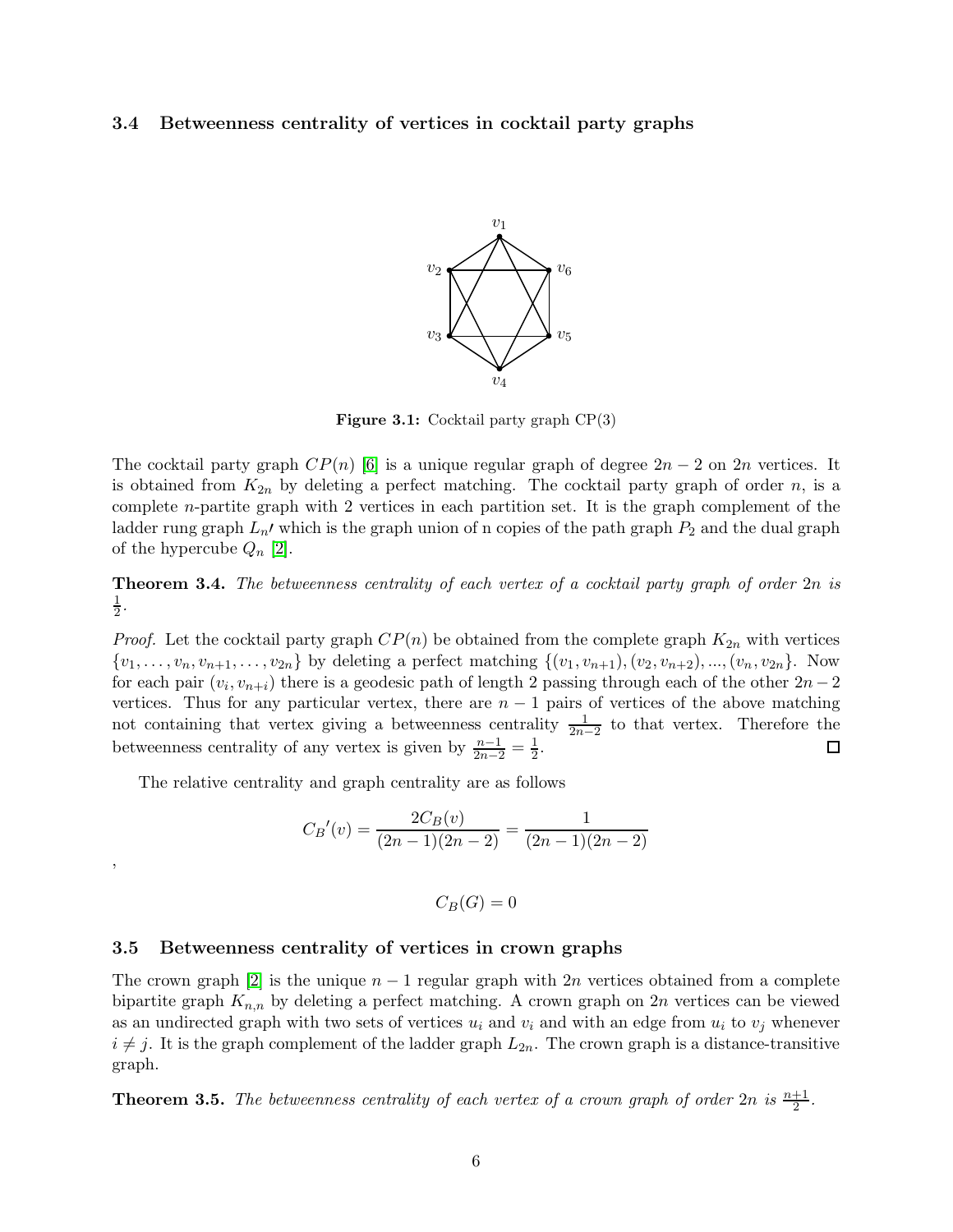

Figure 3.2: Crown graph with 8-vertices

*Proof.* Let the crown graph be the complete bipartite graph  $K_{n,n}$  with vertices  $\{u_1, \ldots, u_n, v_1, \ldots, v_n\}$ minus a perfect matching  $\{(u_1, v_1), (u_2, v_2), ..., (u_n, v_n)\}\.$  Consider any vertex say  $u_1$ . Now for each  $(u_i, v_i), i \neq 1$  each pair other than  $(u_1, v_1)$  there are  $n-2$  paths of length 3 passing through  $u_1$ out of  $(n-1)(n-2)$  paths joining  $u_i$  and  $v_i$ . Since there are  $n-1$  such pairs, it gives  $v_1$  a betweenness centrality  $(n-1) \times \frac{n-2}{(n-1)(n-2)} = 1$ . Again for each pair from  $\{v_2, v_3, v_4, ..., v_n\}$  there exists exactly one path passing through  $v_1$  out of  $n-2$  paths. It gives the betweenness centrality  $\frac{n-2}{n-2} + \frac{n-3}{n-2} + \ldots + \frac{1}{n-2} = \frac{1}{n-2}[(n-2) + (n-3) + \ldots + 1] = \frac{n-1}{2}$ . Therefore the betweenness centrality of  $v_1$  is given by  $1 + \frac{n-1}{2} = \frac{n+1}{2}$  $\frac{+1}{2}$ . Since the graph is vertex transitive, the betweenness centrality of any vertex is given by  $\frac{n+1}{2}$ .

The relative centrality and graph centrality are as follows

$$
C_B'(v) = \frac{2C_B(v)}{(2n-1)(2n-2)} = \frac{n+1}{(2n-1)(2n-2)}
$$

$$
C_B(G) = 0
$$

#### 3.6 Betweenness centrality of vertices in paths

,

Theorem 3.6. *The betweenness centrality of any vertex in a path graph is the product of the number of vertices on either side of that vertex in the path.*



**Figure 3.3:** Path graph  $P_n$ 

*Proof.* Consider a path graph  $P_n$  of n vertices  $\{v_1, v_2, ..., v_n\}$ . Take a vertex  $v_k$  in  $P_n$ . Then there are  $k-1$  vertices on one side and  $n-k$  vertices on the other side of  $v_k$ . Consequently there are  $(k-1) \times (n-k)$  number of geodesic paths containing  $v_k$ . Hence  $C_B(v_k) = (k-1)(n-k)$ . □

Note that by symmetry, vertices at equal distance away from both the ends have the same centrality and it is maximum at the central vertex and minimum at the end vertex.

$$
Max\ C_B(v_k) = \begin{cases} \frac{n(n-2)}{4} & \text{when n is even} \\ \frac{(n-1)^2}{4} & \text{when n is odd} \end{cases}
$$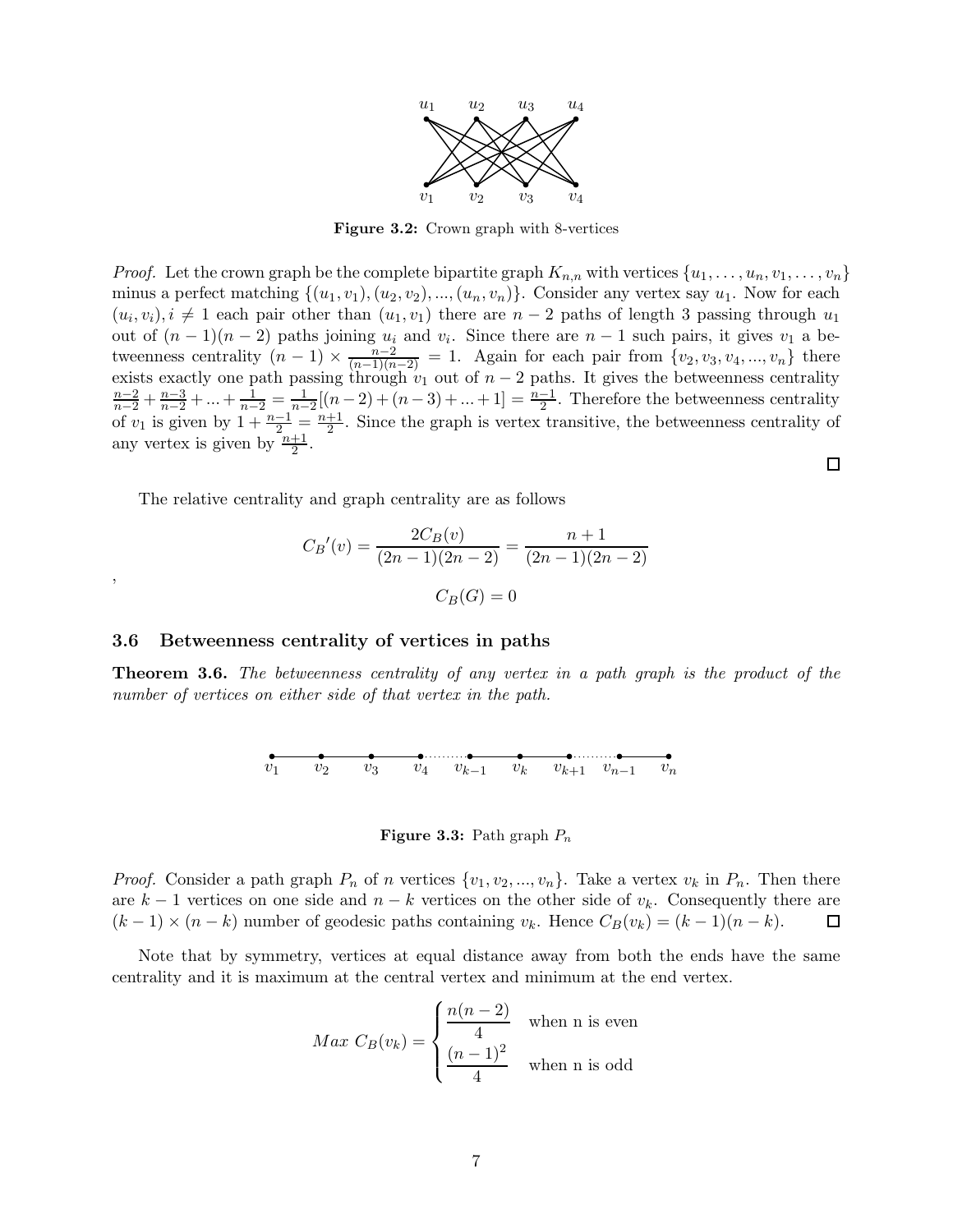Relative centrality of any vertex  $\boldsymbol{v}_k$  is given by

$$
C_B'(v_k) = \frac{2C_B(v_k)}{(n-1)(n-2)} = \frac{2(k-1)n - k)}{(n-1)(n-2)}
$$

**Corollary 3.1.** *Graph centrality of*  $P_n$  *is given by* 

$$
C_B(P_n) = \begin{cases} \frac{n(n+1)}{6(n-1)(n-2)} & \text{if } n \text{ is odd} \\ \frac{n(n+2)}{6(n-1)^2} & \text{if } n \text{ is even} \end{cases}
$$

*Proof.* When *n* is even, by definition

$$
C_B(P_n) = \frac{2}{(n-1)^2(n-2)} \sum_{i=1}^n [C_B(v^*) - C_B(v_i)]
$$
  
=  $\frac{4}{(n-1)^2(n-2)} \left\{ \left[ \frac{n(n-2)}{4} - 0 \right] + \left[ \frac{n(n-2)}{4} - 1 \cdot (n-2) \right] + \dots + \left[ \frac{n(n-2)}{4} - \left( \frac{n-4}{2} \right) (n - \frac{n-2}{2}) \right] \right\}$   
=  $\frac{4}{(n-1)^2(n-2)} \left\{ \left[ \frac{n(n-2)}{4} \times \frac{n-2}{2} \right] - \left[ 1(n-2) + 2(n-3) + \dots + \left( \frac{n-4}{2} \right) (n - \frac{n-2}{2}) \right] \right\}$   
=  $\frac{4}{(n-1)^2(n-2)} \left\{ \frac{n(n-2)^2}{8} - n \sum_{k=1}^{\frac{n-4}{2}} k + \sum_{k=1}^{\frac{n-4}{2}} k(k+1) \right\}$   
=  $\frac{4}{(n-1)^2(n-2)} \left\{ \frac{n(n-2)^2}{8} - \frac{n(n-2)(n-4)}{8} + \frac{(n-2)(n-4)}{8} + \frac{(n-2)(n-3)(n-4)}{24} \right\}$   
=  $\frac{n(n+2)}{6(n-1)^2}$ 

When  $n$  is odd, by definition

$$
C_B(P_n) = \frac{2}{(n-1)^2(n-2)} \sum_{i=1}^n [C_B(v^*) - C_B(v_i)]
$$
  
=  $\frac{4}{(n-1)^2(n-2)} \left\{ \left[ \frac{(n-1)^2}{4} - 0 \right] + \left[ \frac{(n-1)^2}{4} - 1 \cdot (n-2) \right] + \dots + \left[ \frac{(n-1)^2}{4} - \left( \frac{n-3}{2} \right) (n - \frac{n-1}{2}) \right] \right\}$   
=  $\frac{4}{(n-1)^2(n-2)} \left\{ \left[ \frac{(n-1)^2}{4} \times \frac{n-1}{2} \right] - \left[ \left( 1(n-2) + 2(n-3) + \dots + \left( \frac{n-3}{2} \right) (n - \frac{n-1}{2}) \right] \right\}$   
=  $\frac{4}{(n-1)^2(n-2)} \left\{ \frac{(n-1)^3}{8} - n \sum_{k=1}^{\frac{n-3}{2}} k + \sum_{k=1}^{\frac{n-3}{2}} k(k+1) \right\}$   
=  $\frac{4}{(n-1)^2(n-2)} \left\{ \frac{(n-1)^3}{8} - \frac{n(n-1)(n-3)}{8} + \frac{(n-1)(n+1)(n-3)}{24} \right\}$   
=  $\frac{n(n+1)}{6(n-1)(n-2)}$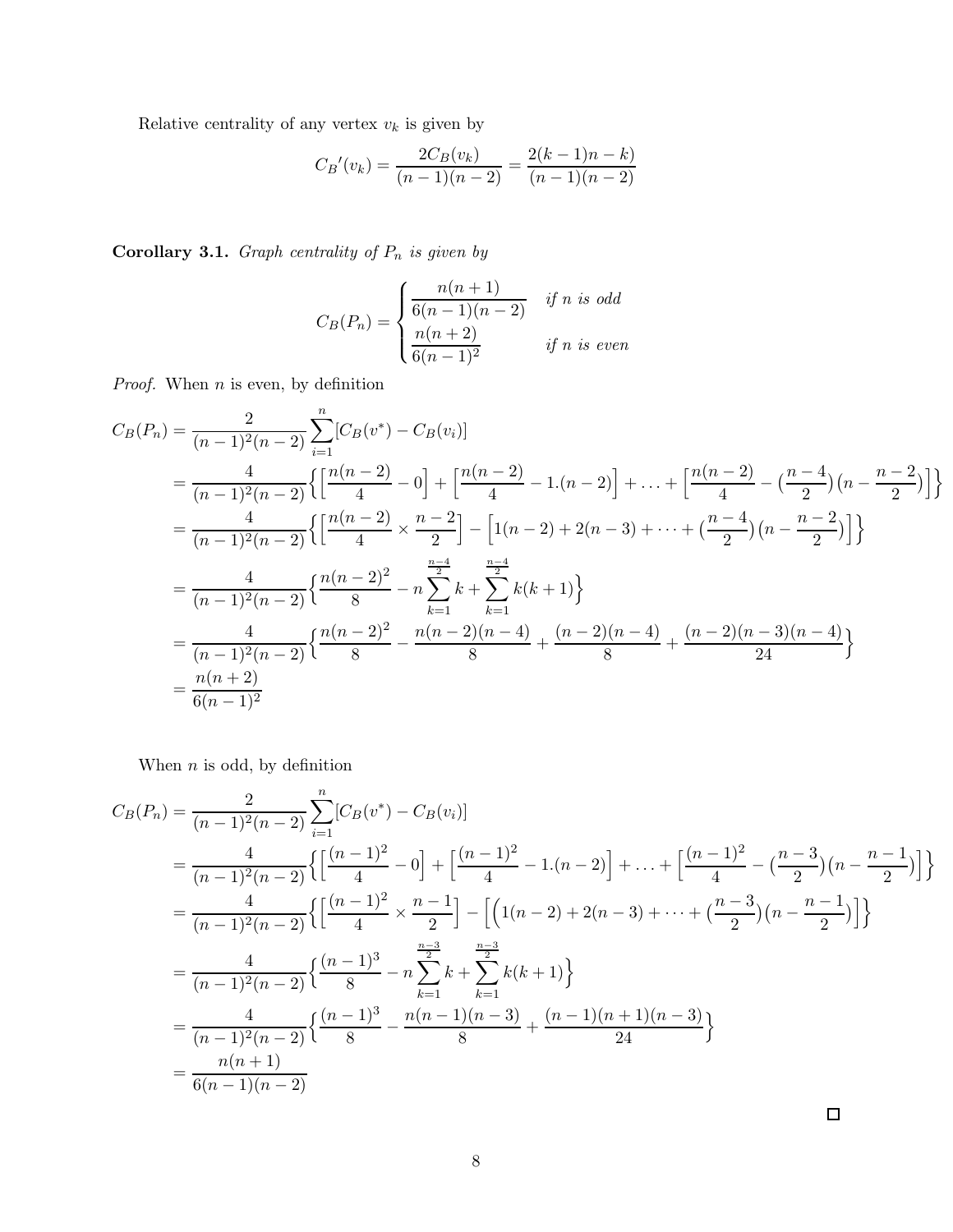#### 3.7 Betweenness centrality of vertices in ladder graphs

The ladder graph  $L_n$  [\[14,](#page-17-7) [20\]](#page-17-8) is a planar undirected graph with 2n vertices and  $n + 2(n - 1)$  edges. It can be defined as the cartesian product  $P_2 \times P_n$ .



Figure 3.4: Ladder graph L<sup>5</sup>

**Theorem 3.7.** The betweenness centrality of a vertex in a Ladder graph  $L_n$  is given by

$$
C_B(v_k) = (k-1)(n-k) + \sum_{j=0}^{k-1} \sum_{i=1}^{n-k} \frac{k-j}{k-j+i} + \sum_{j=0}^{k-2} \sum_{i=0}^{n-k} \frac{i+1}{k-j+i}, \ 1 \le k \le n
$$



**Figure 3.5:** Ladder graph  $L_n$ 

*Proof.* By symmetry, let  $v_k$  be any vertex such that  $1 \leq k \leq \frac{n+1}{2}$ . Consider the paths (in fig. 3.5) from upper left vertices  $\{v_1, \ldots, v_{k-1}\}\)$  to upper right vertices  $\{v_{k+1}, \ldots, v_n\}$  which gives the betweenness centrality

$$
(k-1)(n-k) \tag{1}
$$

Now consider the paths from lower left vertices  $\{v_{n+1}, \ldots, v_{n+k}\}\$  to the upper right vertices  $\{v_{k+1}, \ldots, v_n\}$ of  $v_k$ . It gives the betweenness centrality

$$
k\left\{\frac{1}{k+1} + \frac{1}{k+2} + \dots + \frac{1}{n}\right\} + (k-1)\left\{\frac{1}{k} + \frac{1}{k+1} + \dots + \frac{1}{n-1}\right\} + \dots + \left\{\frac{1}{2} + \frac{1}{3} + \dots + \frac{1}{n-(k-1)}\right\}
$$

$$
= \sum_{j=0}^{k-1} \sum_{i=1}^{n-k} \frac{k-j}{k-j+i}
$$
(2)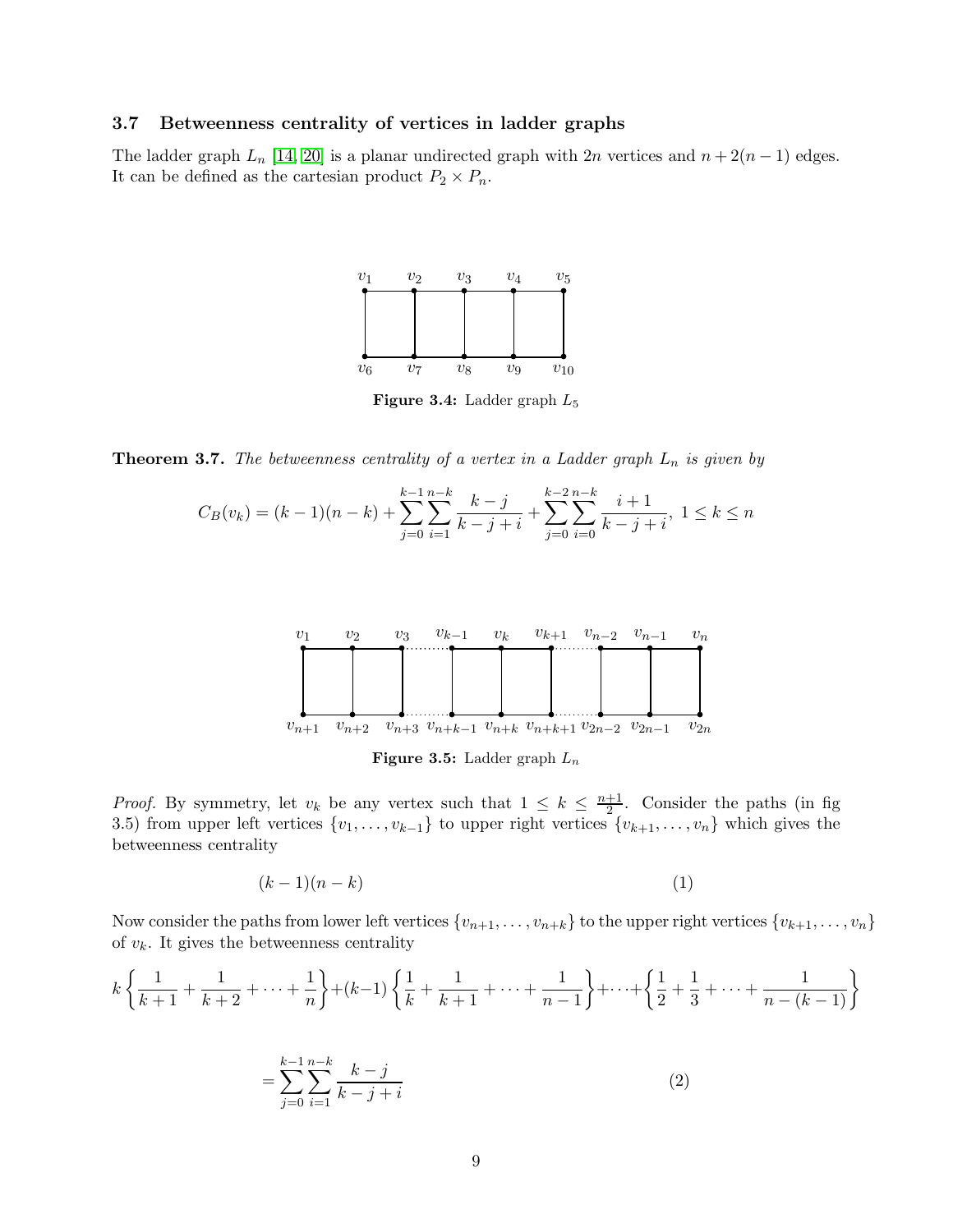Consider the paths from upper left vertices  $\{v_1, \ldots, v_{k-1}\}$  to the lower right vertices  $\{v_{n+k}, \ldots, v_{2n}\}$ of  $v_k$ . It gives the betweenness centrality

$$
\left\{\frac{1}{k} + \frac{2}{k+1} + \dots + \frac{n-(k-1)}{n}\right\} + \left\{\frac{1}{k-1} + \frac{2}{k} + \dots + \frac{n-(k-1)}{n-1}\right\} + \dots + \left\{\frac{1}{2} + \frac{2}{3} + \dots + \frac{n-(k-1)}{n-(k-2)}\right\}
$$

$$
=\sum_{j=0}^{k-2} \sum_{i=0}^{n-k} \frac{i+1}{k-j+i}
$$
 (3)

The above three equations when combined get the result.

#### 3.8 Betweenness centrality of vertices in trees

In a tree, there is exactly one path between any two vertices. Therefore the betweenness centrality of a vertex is the number of paths passing through that vertex. A branch at a vertex  $v$  of a tree T is a maximal subtree containing v as an end vertex. The number of branches at v is  $deg(v)$ .

**Theorem 3.8.** The betweenness centrality  $C_B(v)$  of a vertex v in a tree T is given by

$$
\mathcal{C}(n_1, n_2, \dots, n_k) = \sum_{i < j} n_i n_j
$$

*where the arguments*  $n_i$  *denotes the number of vertices of the branches at v excluding* v, taken in *any order.*

*Proof.* Consider a vertex v in a tree T. Let there are k branches with number of vertices  $n_1, n_2, \ldots, n_k$ excluding v. The betweenness centrality of v in T is the total number of paths passing through v. Since all the branches have only one vertex  $v$  in common, excluding  $v$ , every path joining a pair of vertices of different branches passes through  $v$ . Thus the total number of such pairs gives the betweenness centrality of v. Hence  $C = \sum_{i < j} n_i n_j$  $\Box$ 

Example 1. *Consider the tree given below*



Figure 3.6: A tree with 7 vertices

Here

$$
C_B(v_1) = C_B(v_4) = C_B(v_6) = C_B(v_7) = C(6) = 0
$$
  
\n
$$
C_B(v_2) = C(1, 3, 2) = 11
$$
  
\n
$$
C_B(v_3) = C(5, 1) = 5
$$
  
\n
$$
C_B(v_5) = C(1, 1, 4) = 9
$$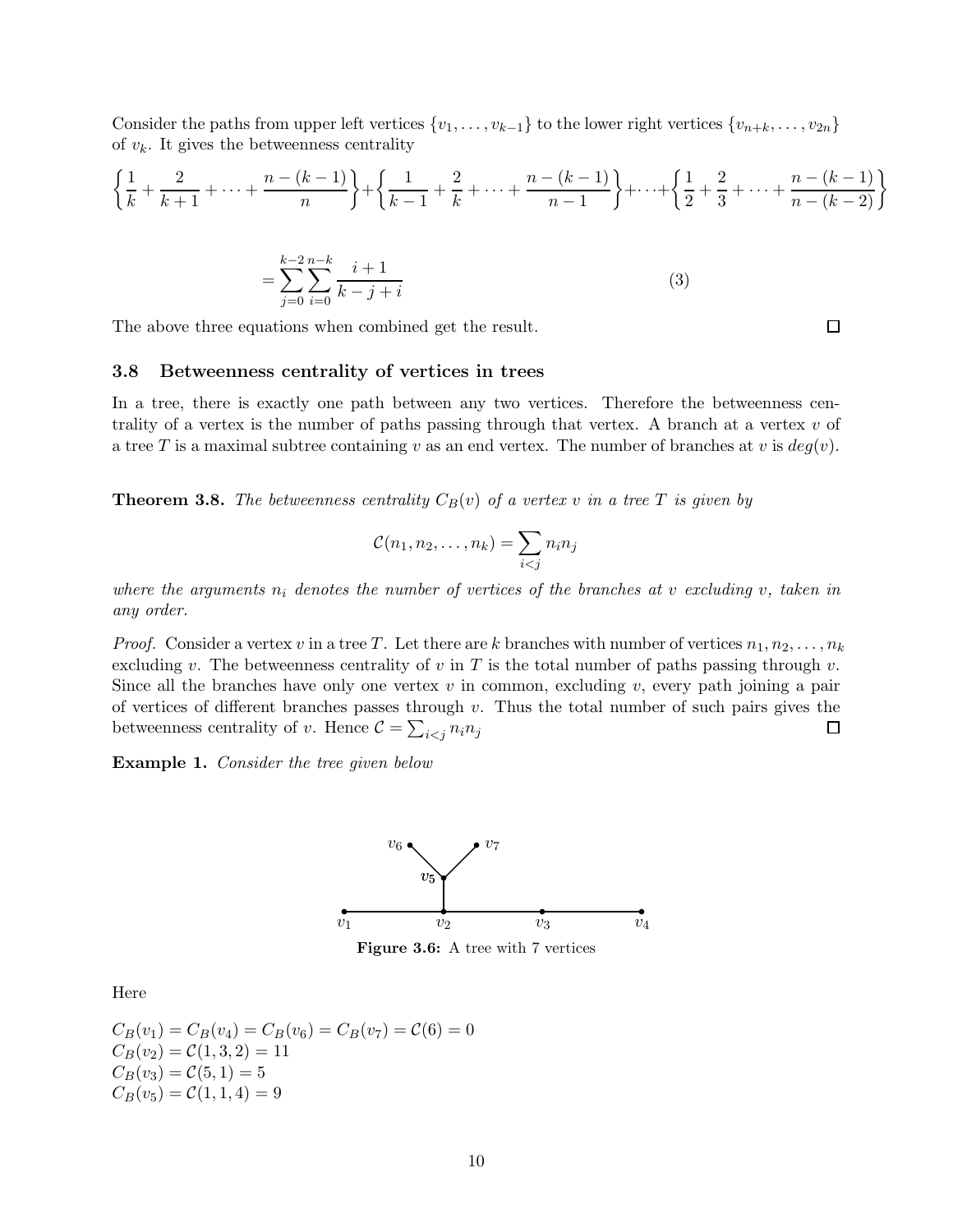Example 2. *The following table gives the possible values for the betweenness centrality of a vertex in a tree of 9 vertices.*

We consider the different possible combinations of the arguments in  $\mathcal C$  so that the sum of arguments is 8.

| No.of args.    | Possible combinations           | Values          |
|----------------|---------------------------------|-----------------|
| 8              | $\mathcal{C}(1,1,1,1,1,1,1,1)$  | 28              |
| $\overline{7}$ | $\mathcal{C}(2,1,1,1,1,1,1)$    | 27              |
| 6              | $\mathcal{C}(2,2,1,1,1,1)$      | 26              |
|                | $\mathcal{C}(3,1,1,1,1,1)$      | 25              |
| 5              | C(2, 2, 2, 1, 1)                | 25              |
|                | C(3, 2, 1, 1, 1)                | 24              |
|                | C(4, 1, 1, 1, 1)                | 22              |
| 4              | C(2, 2, 2, 2)                   | 24              |
|                | C(3, 2, 2, 1)                   | 23              |
|                | C(3,3,1,1)                      | 22              |
|                | C(5, 1, 1, 1)                   | $\overline{18}$ |
|                | C(4, 2, 1, 1)                   | 21              |
| 3              | C(3,3,2)                        | 21              |
|                | $\overline{\mathcal{C}(4,2,2)}$ | 20              |
|                | C(4, 3, 1)                      | 19              |
|                | $\overline{\mathcal{C}}(5,2,1)$ | 17              |
|                | $\overline{\mathcal{C}(6,1,1)}$ | $\overline{13}$ |
| $\overline{2}$ | $\overline{\mathcal{C}}(4,4)$   | 16              |
|                | $\overline{\mathcal{C}}(5,3)$   | 15              |
|                | $\mathcal{C}(6,2)$              | 12              |
|                | $\mathcal{C}(7,1)$              | $\overline{7}$  |
| $\mathbf 1$    | $\mathcal{C}(8)$                | $\overline{0}$  |

Table 2: Possible values for betweenness centrality in a tree of 9 vertices

## 3.9 Betweenness centrality of vertices in cycles

**Theorem 3.9.** *The betweenness centrality of a vertex in a cycle*  $C_n$  *is given by* 

$$
C_B(v) = \begin{cases} \frac{(n-2)^2}{8} & \text{if } n \text{ is even} \\ \frac{(n-1)(n-3)}{8} & \text{if } n \text{ is odd} \end{cases}
$$

*Proof.* Case1: When *n* is even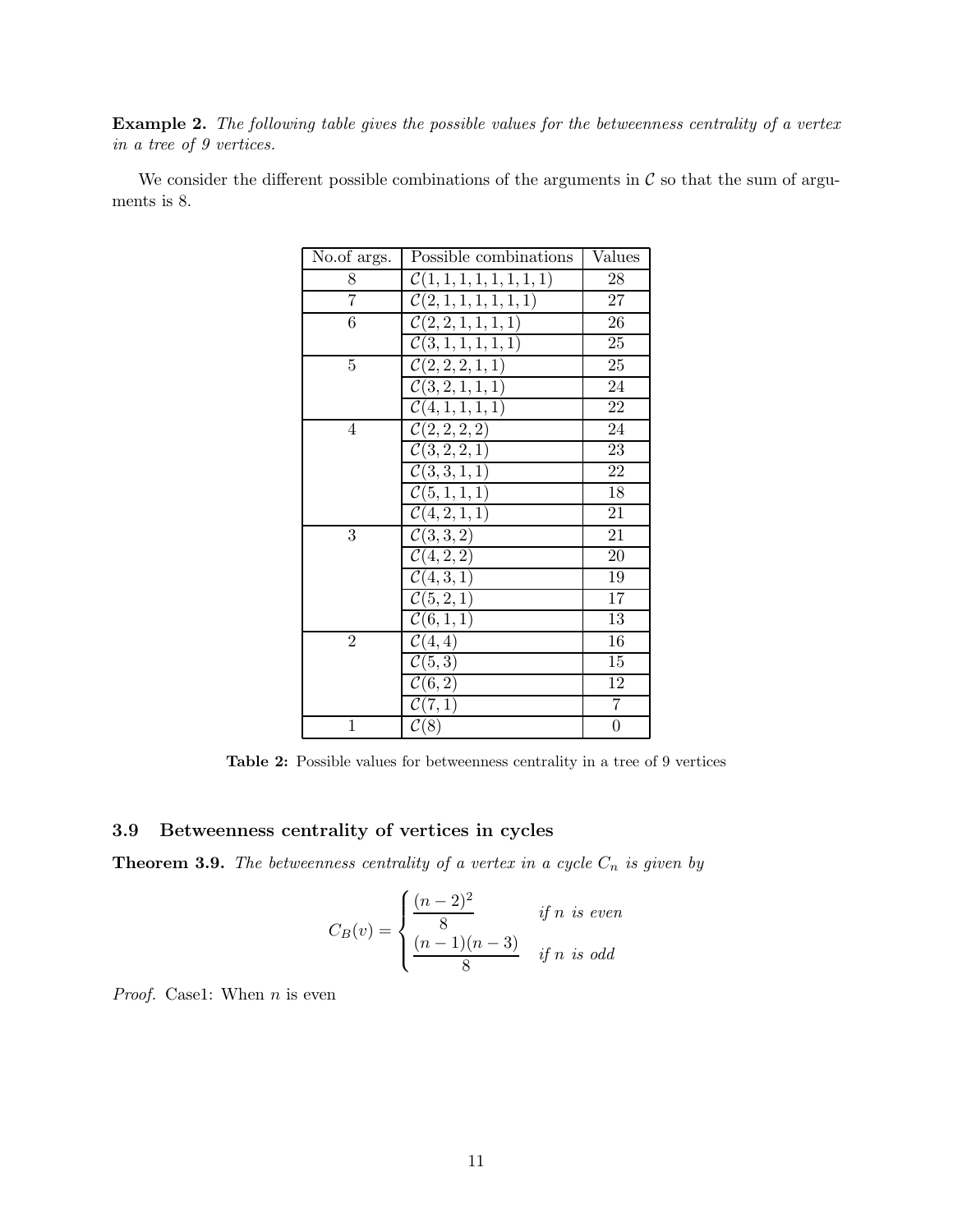

Figure 3.7: Even Cycle with 2k vertices

Let  $n = 2k, k \in \mathbb{Z}^+$  and  $C_n = (v_1, v_2, ..., v_{2k})$  be the given cycle. Consider a vertex  $v_1$ . Then  $v_{k+1}$  is its antipodal vertex and there is no geodesic path from  $v_{k+1}$  to any other vertex passing through  $v_1$ . Hence we omit the pair  $(v_1, v_{k+1})$ . Consider other pairs of antipodal vertices  $(v_i, v_{k+i})$ for  $i = 2, 3, \ldots, k$ . For each pair of these antipodal vertices there exists two paths of the same length k and one of them contains  $v_1$ . Thus each pair contributes  $\frac{1}{2}$  to the centrality of  $v_1$  and which gives a total of  $\frac{1}{2}(k-1)$ . Now consider all paths of length less than k containing  $v_1$ . There are  $k - i$  paths joining  $v_i$  to vertices from  $v_{2k}$  to  $v_{k+i+1}$  passing through  $v_1$  for  $i = 2, 3, \ldots, k - 1$ and each contributes centrality 1 to  $v_1$  giving a total  $\sum_{i=2}^{k-1} (k-i) = \frac{(k-1)(k-2)}{2}$ . Therefore the betweenness centrality of  $v_1$  is  $\frac{1}{2}(k-1) + \frac{(k-1)(k-2)}{2} = \frac{1}{2}$  $\frac{1}{2}(k-1)^2 = \frac{1}{8}$  $\frac{1}{8}(n-2)^2$ . Since  $C_n$  is vertex transitive, the betweenness centrality of any vertex is given by  $\frac{1}{8}(n-2)^2$ .

Case2: When  $n$  is odd



Figure 3.8: Odd Cycle with 2k+1 vertices

Let  $n = 2k + 1, k \in \mathbb{Z}^+$  and  $C_n = (v_1, v_2, ..., v_{2k+1})$  be the given cycle. Consider a vertex  $v_1$ . Then  $v_{k+1}$  and  $v_{k+2}$  are its antipodal vertices at a distance k from  $v_1$  and there is no geodesic path from the vertex  $v_{k+1}$  and  $v_{k+2}$  to any other vertex passing through  $v_1$ . Hence we omit  $v_1$  and the pair  $(v_{k+1}, v_{k+2})$ . Now consider paths of length  $\leq k$  passing through  $v_1$ . There are  $k+1-i$  paths joining  $v_i$  to vertices from  $v_{2k+1}$  to  $v_{k+1+i}$  is a geodesic path through  $v_1$  giving a betweenness centrality 1 to  $v_1$ . Consider paths from  $v_i$  to the vertices  $v_{2k+1}, v_{2k}, \ldots, v_{k+i+1}$  passing through  $v_1$  for each  $i = 2, 3, \ldots, k$ . Therefore the betweenness centrality of  $v_1$  is  $\sum_{i=2}^{k} (k+1-i) = \frac{k(k-1)}{2} = \frac{(n-1)(n-3)}{8}$  $rac{1}{8}$ . Since  $C_n$  is vertex transitive, the betweenness centrality of any vertex is given by  $\frac{(n-1)(n-3)}{8}$ .

 $\Box$ 

The relative centrality and graph centrality are as follows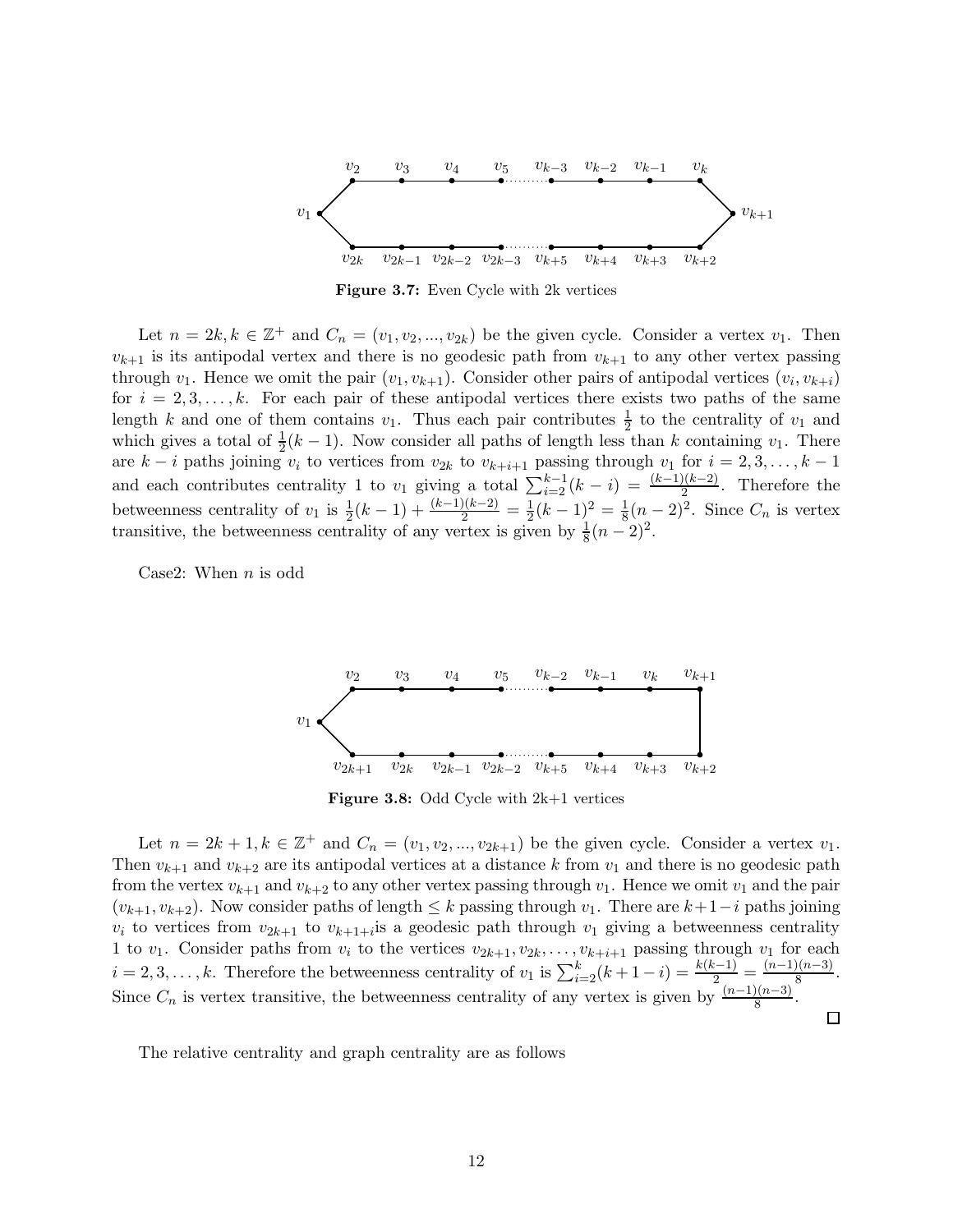$$
C_B'(v) = \frac{C_B(v)}{Max\,C_B(v)} = \frac{2C_B(v)}{(n-1)(n-2)} = \begin{cases} \frac{n-2}{4(n-1)} & \text{if } n \text{ is even} \\ \frac{n-3}{4(n-2)} & \text{if } n \text{ is odd} \end{cases}
$$

$$
C_B(C_n) = 0
$$

## 3.10 Betweenness centrality of vertices in circular ladder graphs  $CL_n$



Figure 3.9: Circular Ladder

The circular ladder graph  $CL_n$  consists of two concentric n-cycles in which each of the n corresponding vertices is joined by an edge. It is a 3-regular simple graph isomorphic to the cartesian product  $K_2 \times C_n$ .

**Theorem 3.10.** The betweenness centrality of a vertex in a circular ladder  $CL_n$  is given by

$$
C_B(v) = \begin{cases} \frac{(n-1)^2 + 1}{4} & when n \text{ is even} \\ \frac{(n-1)^2}{4} & when n \text{ is odd} \end{cases}
$$

*Proof.* Case1: When *n* is even



Figure 3.10: Circular Ladder  $CL_{2k}$ 

Let  $n = 2k, k \in \mathbb{Z}^+$ .  $C_{2k} = (u_1, u_2, ..., u_{2k})$  be the outer cycle and  $C'_{2k} = (v_1, v_2, ..., v_{2k})$  be the inner cycle. Consider any vertex say  $u_1$  in  $C_{2k}$ . Then its betweenness centrality as a vertex in  $C_{2k}$  is  $\frac{(\tilde{k}-1)^2}{2}$ . Now the geodesics from outer vertices  $u_i$  to the inner vertices  $v_1, v_{2k}, \ldots, v_{k+i}$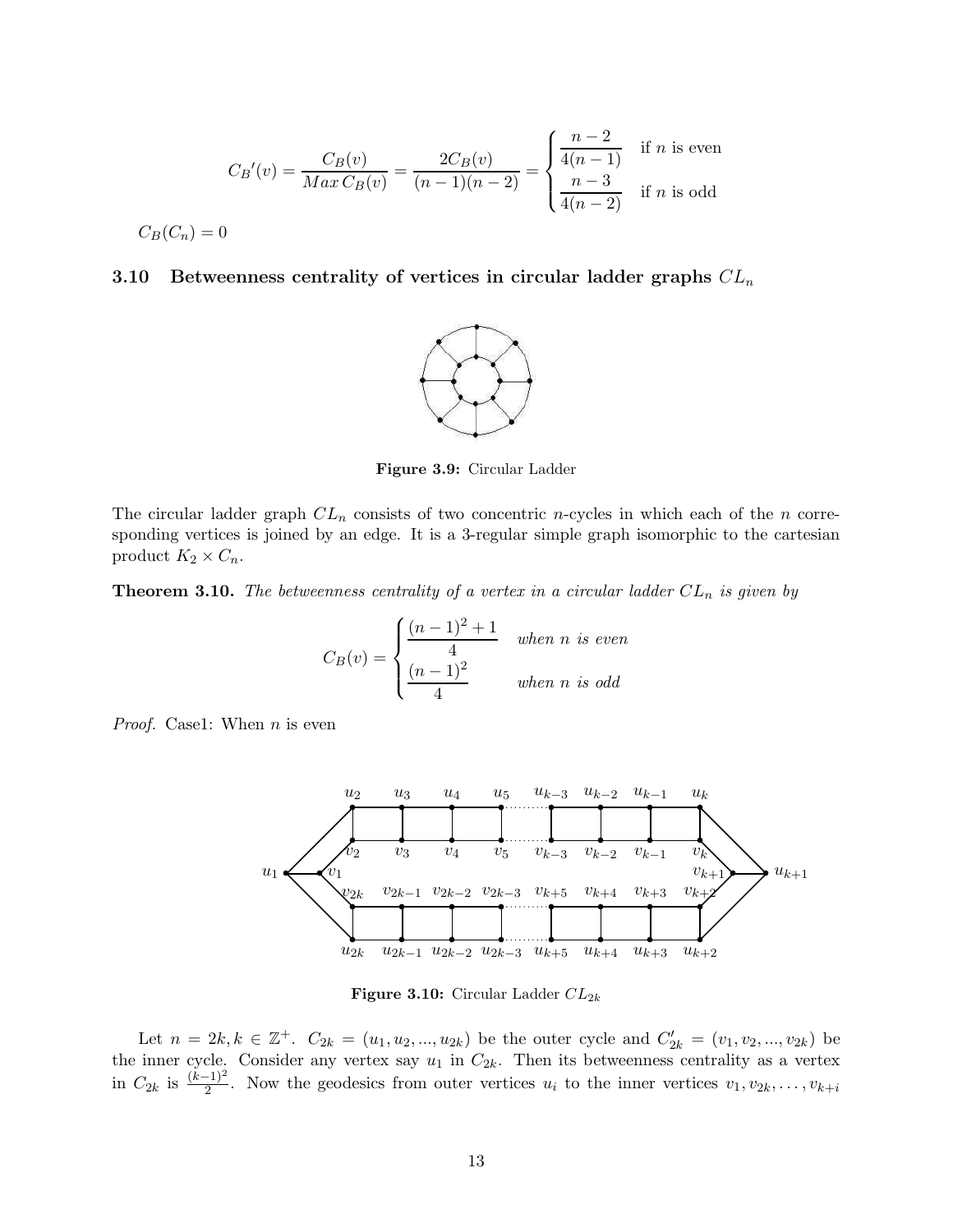for  $i = 2, ..., k$  (Fig 3.10) and from  $u_{2k+2-i}$  to  $v_1, v_2, ..., v_{k+2-i}$  for  $i = 2, ..., k$  by symmetry, contribute to  $u_1$  the betweenness centrality

$$
2\sum_{i=2}^{k} \left(\frac{1}{i} + \frac{2}{i+1} + \dots + \frac{k+1-i}{k} + \frac{k+2-i}{2k+2}\right) = 2\left(\frac{1}{2} + \frac{1+2}{3} + \dots + \frac{1+2+\dots+k-1}{k} + \frac{2+3+\dots+k}{2k+2}\right)
$$

$$
= 2\sum_{p=2}^{k} \frac{(1+2+\dots+p-1)}{p} + \frac{k(k+1)-2}{2(k+1)} = 2\sum_{p=2}^{k} \frac{p-1}{2} + \frac{k(k+1)-2}{2(k+1)} = \frac{k^2}{2} - \frac{1}{k+1}
$$

Again the pair  $(u_{k+1}, v_1)$  contributes to  $u_1$  the betweenness centrality  $\frac{2}{2k+2}$ . Therefore the betweenness centrality of  $u_1$  is given as

$$
C_B(u_1) = \frac{(k-1)^2}{2} + \frac{k^2}{2} - \frac{1}{k+1} + \frac{1}{k+1} = \frac{(k-1)^2}{2} + \frac{k^2}{2} = \frac{(2k-1)^2 + 1}{4} = \frac{(n-1)^2 + 1}{4}
$$

Case2: When  $n$  is odd



Figure 3.11: Circular Ladder  $CL_{2k+1}$ .

Let  $n = 2k+1, k \in \mathbb{Z}^+$ .  $C_{2k+1} = (u_1, u_2, ..., u_{2k+1})$  be the outer cycle and  $C'_{2k+1} = (v_1, v_2, ..., v_{2k+1})$ be the inner cycle. Consider any vertex say  $u_1$  in  $C_{2k+1}$ . Then its betweenness centrality as a vertex in  $C_{2k+1}$  is  $\frac{k(k-1)}{2}$ . Now consider the geodesics from outer vertices  $u_i$  to the inner vertices  $v_1, v_{2k+1}, \ldots, v_{k+i+1}$  for  $i = 2, \ldots, k+1$  (Fig 3.11) and from  $u_{2k+3-i}$  to  $v_1, v_2, \ldots, v_{k+2-i}$  for  $i = 2, 3, \ldots, k + 1$  which gives a betweenness centrality

$$
2\left(\frac{1}{i} + \frac{2}{i+1} + \dots + \frac{k+2-i}{k+1}\right) = 2\left(\frac{1}{2} + \frac{1+2}{3} + \dots + \frac{1+2+\dots+k}{k+1}\right)
$$

$$
=2\sum_{p=2}^{k+1}\frac{(1+2+\cdots+p-1)}{p}=2\sum_{p=2}^{k+1}\frac{p-1}{2}=\frac{k(k+1)}{2}
$$

Therefore the betweenness centrality of  $u_1$  is given as

.

$$
C_B(u_1) = \frac{k(k-1)}{2} + \frac{k(k+1)}{2} = k^2 = \frac{(n-1)^2}{4}
$$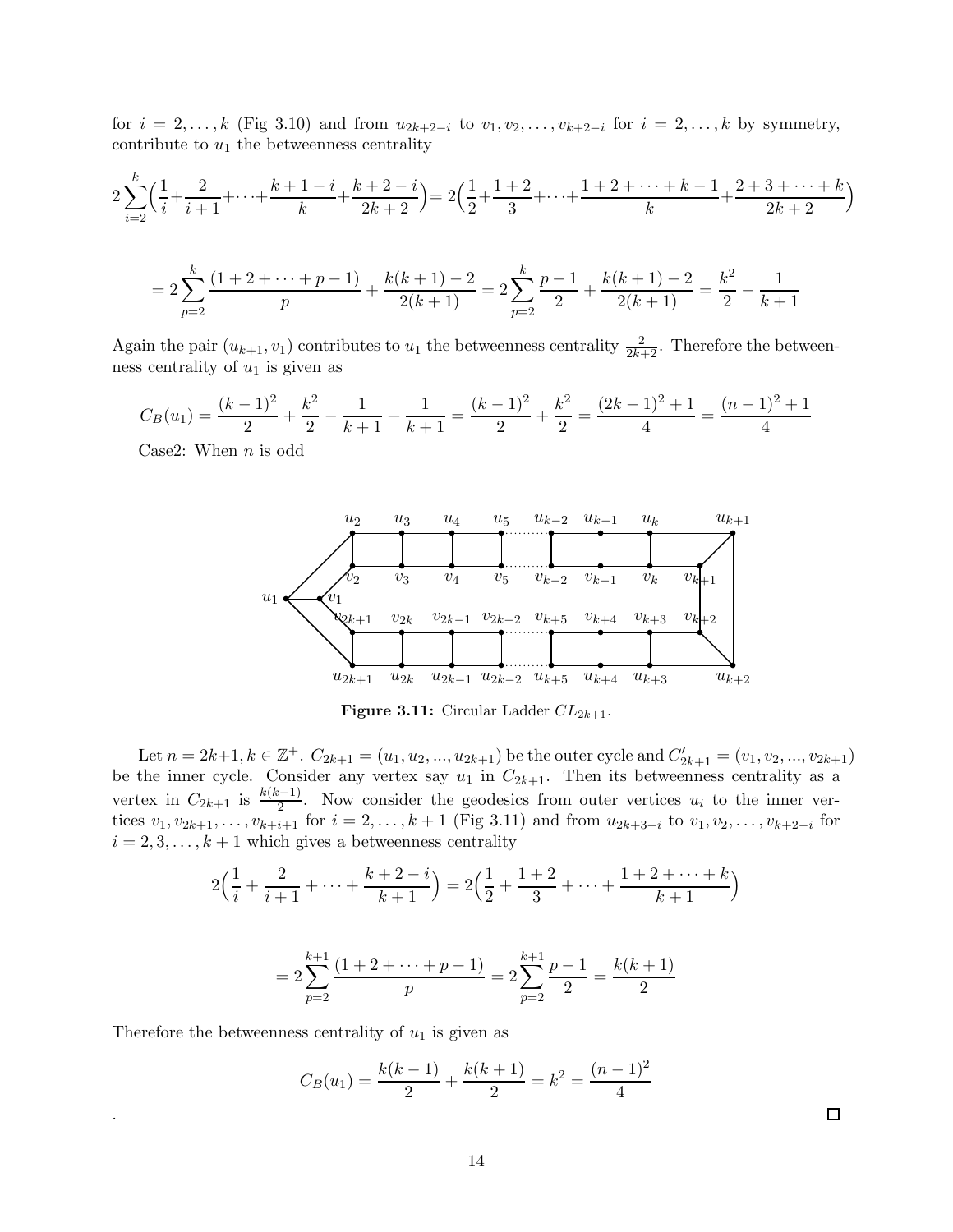Relative centrality

$$
C_B'(v) = \frac{2C_B(v)}{(2n-1)(2n-2)} = \begin{cases} \frac{(n-1)^2 + 1}{2(2n-1)(2n-2)} & \text{when n is even} \\ \frac{(n-1)}{4(2n-1)} & \text{when n is odd} \end{cases}
$$

Graph centrality

$$
C_B(G)=0
$$

#### 3.11 Betweenness centrality of vertices in hypercubes



Figure 3.12: Hypercubes.

The *n*-cube or *n*-dimensional hypercube  $Q_n$  is defined recursively by  $Q_1 = K_2$  and  $Q_n =$  $K_2 \times Q_{n-1}$ . That is,  $Q_n = (K_2)^n$  Harary [\[13\]](#page-16-11).  $Q_n$  is an n-regular graph containing  $2^n$  vertices and  $n2^{n-1}$  edges. Each vertex can be labeled as a string of n bits 0 and 1. Two vertices of  $Q_n$  are adjacent if their binary representations differ at exactly one place (Fig: 3.12). The  $2^n$  vertices are labeled by the  $2^n$  binary numbers from 0 to  $2^n - 1$ . By definition, the length of a path between two vertices u and v is the number of edges of the path. To reach v from u it suffices to cross successively the vertices whose labels are those obtained by modifying the bits of  $u$  one by one in order to transform u into v. If u and v differ only in i bits, the distance between u and v denoted by  $d(u, v)$ , the hamming distance is i [\[9,](#page-16-12) [24\]](#page-17-9). For example, if  $u = (101010)$  and  $v = (110011)$  then  $d(u, v) = 3.$ 

There exists a path of length at most n between any two vertices of  $Q_n$ . In other words an n-cube is a connected graph of diameter  $n$ . The number of geodesics between  $u$  and  $v$  is given by the number of permutations  $d(u, v)$ !. A hypercube is bipartite and interval-regular. For any two vertices u and v, the interval  $I(u, v)$  induces a hypercube of dimension  $d(u, v)$ [\[18\]](#page-17-10). Another important property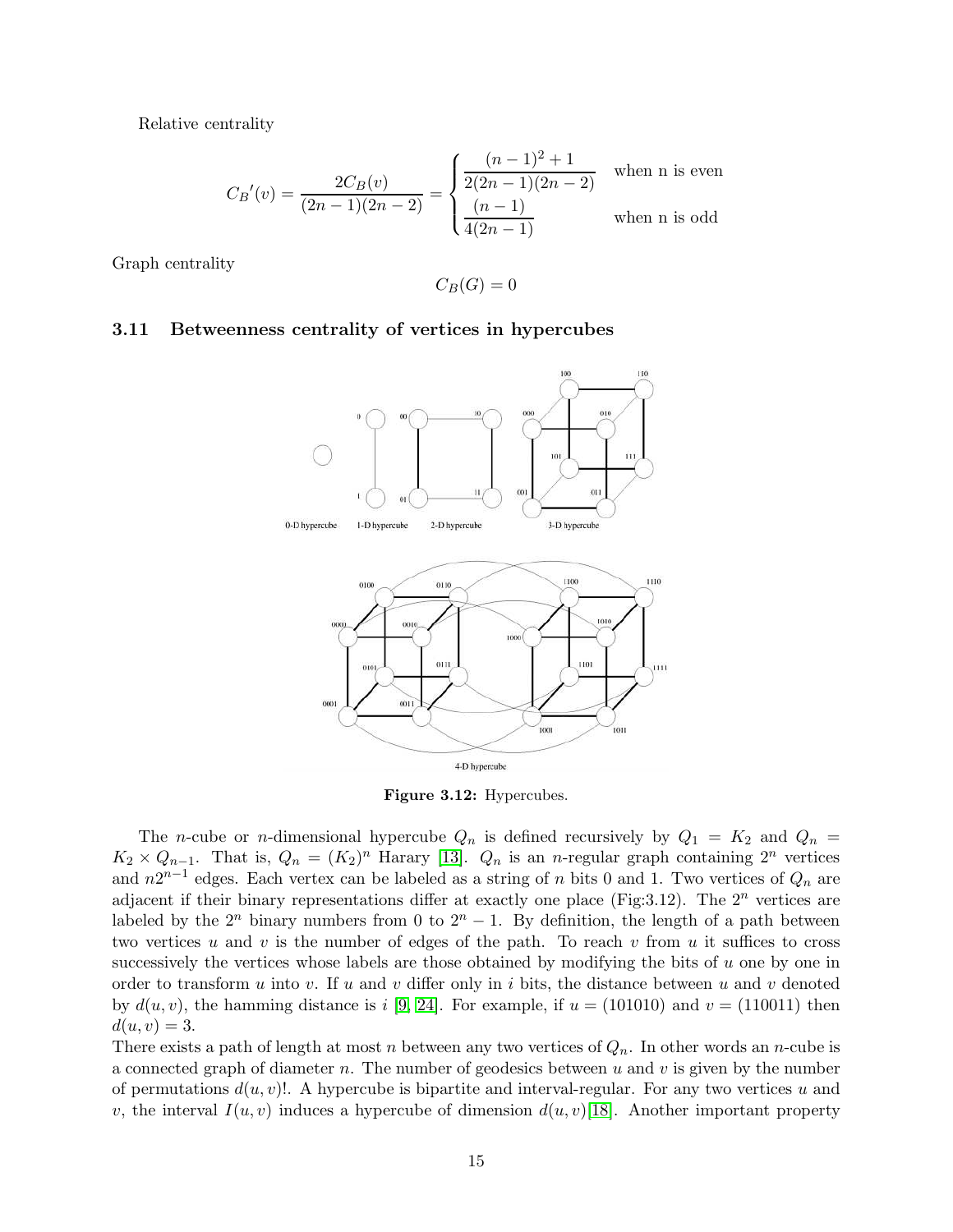of n-cube is that it can be constructed recursively from lower dimensional cubes. Consider two identical  $(n-1)$ -cubes. Each  $(n-1)$ -cube has  $2^{n-1}$  vertices and each vertex has a labeling of  $(n-1)$ - bits. Join all identical pairs of the two cubes. Now increase the number of bits in the labels of all vertices by placing 0 in the  $i^{th}$  place of the first cube and 1 in the  $i^{th}$  place of second cube. Thus we get an *n*-cube with  $2^n$  vertices, each vertex having a label of *n*-bits and the corresponding vertices of the two  $(n-1)$ -cubes differ only in the i<sup>th</sup> bit. This n-cube so constructed can be seen as the union of n pairs of  $(n-1)$ -cubes differing in exactly one position of bits. Thus the number of  $(n-1)$ -cubes in an n-cube is 2n. The operation of splitting an n-cube into two disjoint  $(n-1)$ -cubes so that the vertices of the two  $(n - 1)$ -cubes are in a one-to-one correspondence will be referred to as *tearing* [\[24\]](#page-17-9). Since there are n bits, there are n directions for *tearing* . In general there are  ${}^{n}C_{k}2^{n-k}$  number of k-subcubes associated with an n-cube.

# **Theorem 3.11.** *The betweenness centrality of a vertex in a hypercube*  $Q_n$  *is given by*  $2^{n-2}(n-2) + \frac{1}{2}$

*Proof.* The hypercube  $Q_n$  of dimension n is a vertex transitive n-regular graph containing  $2^n$  vertices. Each vertex can be written as an  $n$  tuple of binary digits 0 and 1 with adjacent vertices differing in exactly one coordinate. The distance between two vertices x and y denoted by  $d(x, y)$  is the number of corresponding coordinates they differ and the number of distinct geodesics between x and y is  $d(x, y)$ ! [\[9\]](#page-16-12). Let  $\mathbf{0} = (0, 0, \dots, 0)$  be the vertex whose betweenness centrality has to be determined. Consider all k-subcubes containing the vertex **0** for  $2 \leq k \leq n$ . Each k-subcube has vertices with  $n - k$  zeros in the n coordinates. Since each k-subcube can be distinguished by k coordinates, we consider these  $k$  coordinates only. The number of  $k$ -subcubes containing the vertex **0** is  $\binom{n}{k}$  $\binom{n}{k}$ . The vertex **0** lies on a geodesic path joining a pair of vertices if and only if the pair of vertices forms a pair of antipodal vertices of some subcube containing  $\mathbf{0}$  [\[18\]](#page-17-10). So we consider all pairs of antipodal vertices excluding the vertex  $\bf{0}$  and its antipodal vertex in each k-subcube containing 0. If a vertex of a k-subcube has r ones, then its antipodal vertex has  $k - r$  ones. For any pair of such antipodal vertices there are k! geodesic paths joining them and of that  $r!(k - r)!$ paths are passing through **0**. Thus each pair contributes  $\frac{r!(k-r)!}{k!}$  that is,  $\frac{1}{\binom{k}{r}}$  to the betweenness centrality of 0.

By symmetry when  $k$  is even, the number of distinct pairs of required antipodal vertices are given by  $\binom{k}{r}$  $\binom{k}{r}$  for  $1 \leq r < \frac{k}{2}$  and  $\frac{1}{2} \binom{k}{r}$  $\binom{k}{r}$  for  $r=\frac{k}{2}$  $\frac{k}{2}$ . When k is odd, the number of distinct pairs of required antipodal vertices are given by  $\binom{k}{r}$  $(r \choose r)$  for  $1 \leq r \leq \frac{k-1}{2}$  $\frac{-1}{2}$ . Taking all such pairs of antipodal vertices in a k-subcube we get the contribution of betweenness centrality as  $\sum_{r=1}^{\frac{k}{2}-1} {k \choose r}$  $\binom{k}{r}\frac{1}{\binom{k}}$  $\frac{1}{\binom{k}{r}} + \frac{1}{2}$  $\frac{1}{2} \left(\frac{k}{2}\right) \frac{1}{\binom{k}{k}}$  $\frac{1}{\binom{k}{2}} = \frac{k-1}{2}$  $\frac{-1}{2}$ ,

when k is even and  $\sum_{r=1}^{\frac{k-1}{2}} {k \choose r}$  $\binom{k}{r}\frac{1}{\binom{k}}$  $\frac{1}{\binom{k}{r}} = \frac{k-1}{2}$  when k is odd. Therefore considering all k-subcubes for  $2 \leq k \leq n$ , we get the betweenness centrality of **0** as

$$
C_B(\mathbf{0}) = \sum_{k=2}^n \left(\frac{k-1}{2}\right) \binom{n}{k} = \frac{1}{2} \left[ \sum_{k=2}^n k \binom{n}{k} - \sum_{k=2}^n \binom{n}{k} \right] = 2^{n-2}(n-2) + \frac{1}{2}
$$

Therefore for any vertex  $v$ ,

$$
C_B(\mathbf{v}) = 2^{\mathbf{n-2}}(\mathbf{n-2}) + \frac{1}{2}
$$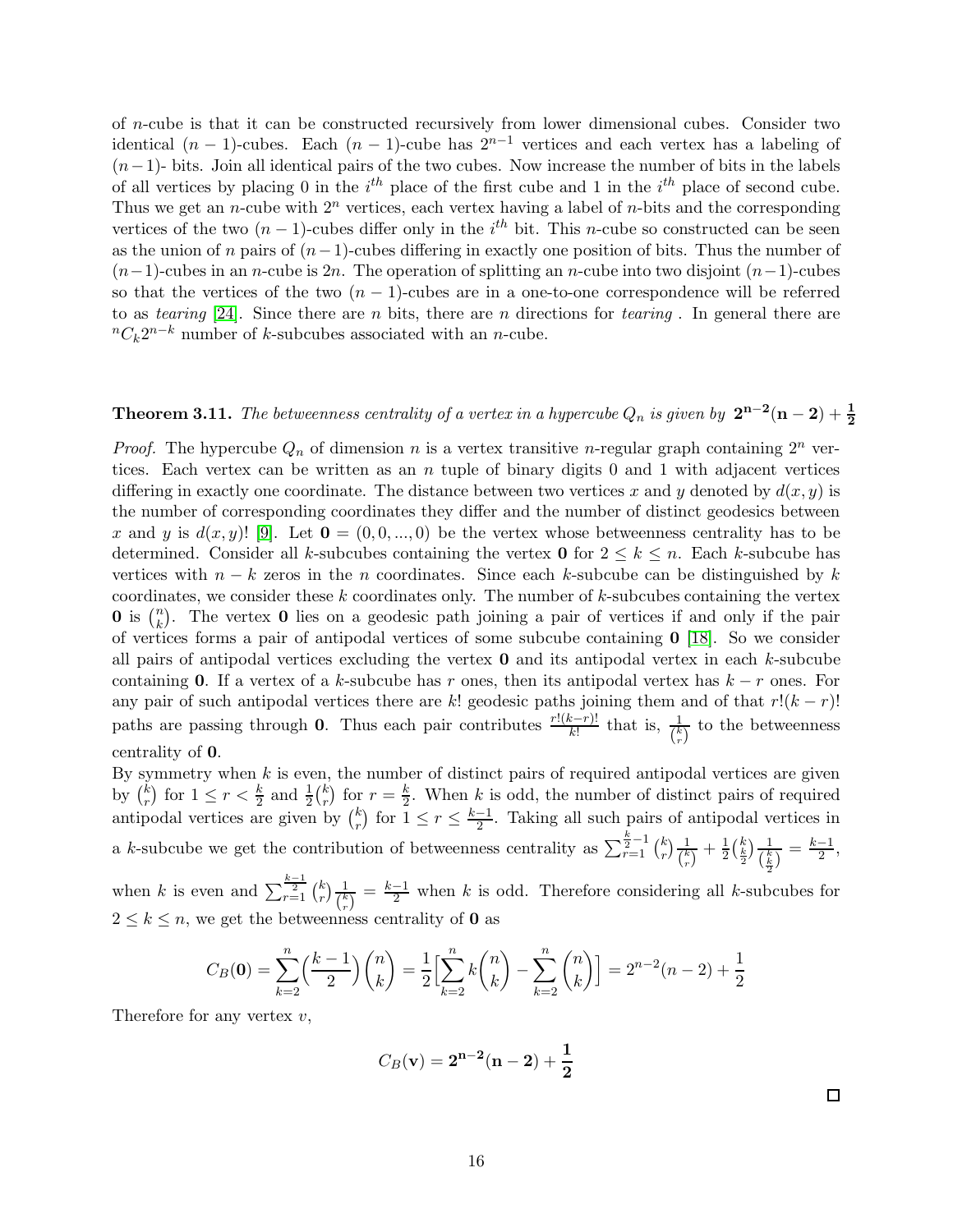The relative centrality and graph centrality are as follows

$$
C_B'(v) = \frac{2C_B(v)}{(2^n - 1)(2^n - 2)} = \frac{2^{n-1}(n-2) + 1}{(2^n - 1)(2^n - 2)}
$$

$$
C_B(G) = 0
$$

# 4 Conclusion

Betweenness centrality is known to be a useful metric for graph analysis. When compared to other centrality measures, computation of betweenness centrality is rather difficult as it involves calculation of the shortest paths between all pairs of vertices in a graph. This study of betweenness centrality can be extended to larger classes of graphs and for edges also.

# <span id="page-16-7"></span>References

- <span id="page-16-10"></span>[1] A Bavelas. A mathematical model for group structure,human organization 7, 1630. *Applied Anthropology*, 7(3):16–30, 1948.
- <span id="page-16-2"></span>[2] Norman Biggs. *Algebraic graph theory*. Cambridge University Press, 1993.
- <span id="page-16-3"></span>[3] Phillip Bonacich. Power and centrality: A family of measures. *American journal of sociology*, pages 1170–1182, 1987.
- <span id="page-16-4"></span>[4] Stephen P Borgatti. Centrality and network flow. *Social networks*, 27(1):55–71, 2005.
- [5] Stephen P Borgatti and Martin G Everett. A graph-theoretic perspective on centrality. *Social networks*, 28(4):466–484, 2006.
- <span id="page-16-9"></span><span id="page-16-0"></span>[6] Dragoˇs Cvetkovic, Michael Doob, and Slobodan Simic. Generalized line graphs. *Journal of Graph Theory*, 5(4):385–399, 1981.
- <span id="page-16-5"></span>[7] Ernesto Estrada. Virtual identification of essential proteins within the protein interaction network of yeast. *Proteomics*, 6(1):35–40, 2006.
- [8] Ernesto Estrada, Desmond J Higham, and Naomichi Hatano. Communicability betweenness in complex networks. *Physica A: Statistical Mechanics and its Applications*, 388(5):764–774, 2009.
- <span id="page-16-12"></span><span id="page-16-8"></span>[9] S Foldes. A characterization of hypercubes. *Discrete Mathematics*, 17(2):155–159, 1977.
- <span id="page-16-1"></span>[10] Linton C Freeman. A set of measures of centrality based on betweenness. *Sociometry*, pages 35–41, 1977.
- [11] Linton C Freeman. Centrality in social networks conceptual clarification. *Social networks*, 1(3):215–239, 1979.
- <span id="page-16-6"></span>[12] Silvia Gago, Jana Coroničová Hurajová, and Tomáš Madaras. On betweenness-uniform graphs. *Czechoslovak Mathematical Journal*, 63(3):629–642, 2013.
- <span id="page-16-11"></span>[13] Frank Harary. Graph theory. 1969.